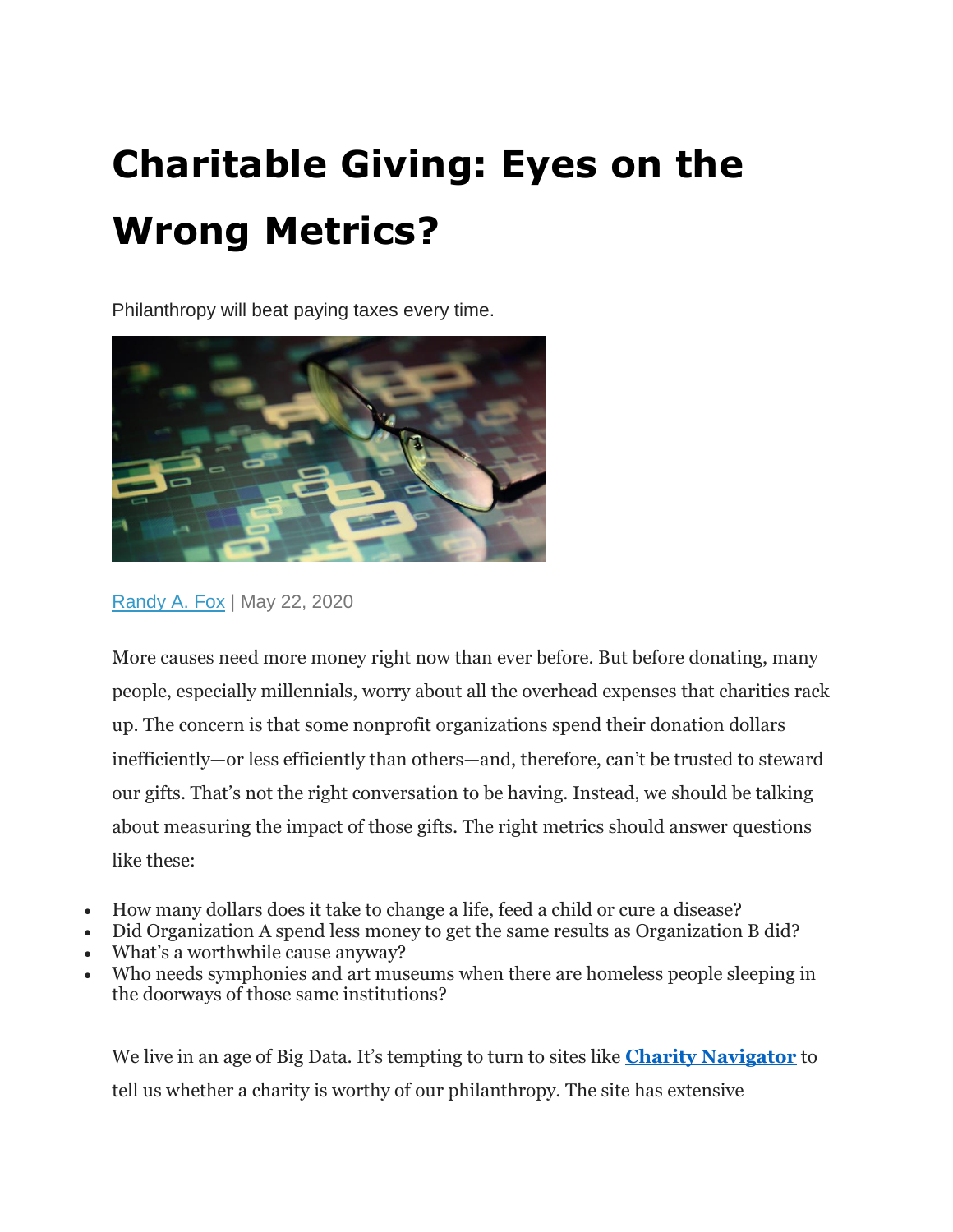benchmarks that assess the financial health, transparency and accountability of thousands of charities. While these ratings are helpful, they speak only to metrics and not to the heart, which is how many donors make their giving decisions.

Certainly, we want to be assured that the charity receiving our clients' funds is viable and that the funds are being deployed wisely. However, should this be our only standard of comparison?

### **Wrong Metrics?**

Charities aren't the enemies of other charities. Nor should they necessarily be the bellwethers. Instead of using corporate-style balance sheets to assess charities, maybe we should use government balance sheets as the benchmark (see "**2018 Federal Income Tax Receipt," below)**. If you think about it, federal, state and local governments do work that's similar to what charities do. In fact, charities are intended to fund services that governments are unable to offer on their own.

Sites like Charity Navigator measure things like financial efficiency and financial capacity, citing various metrics before it assigns each charity a financial "score" and overall rating. The site analyzes transparency and accountability by reviewing the charity's IRS Form 990, the independence of the board, the potential diversion of its funds and a number of other factors. All of these items are compiled into a final score (one to 100) and star rating (up to four stars). If you and your client need more financial scrutiny before you make a gift, the data is available—something you're not likely to get from our government agencies.

Just remember that people who give to charity do so voluntarily. Hopefully, they give because something about a certain organization makes them feel better in some way. By contrast, *we pay taxes because we have to, not because we necessarily want to.* We don't focus much time on what our government dollars cost us, but very few charities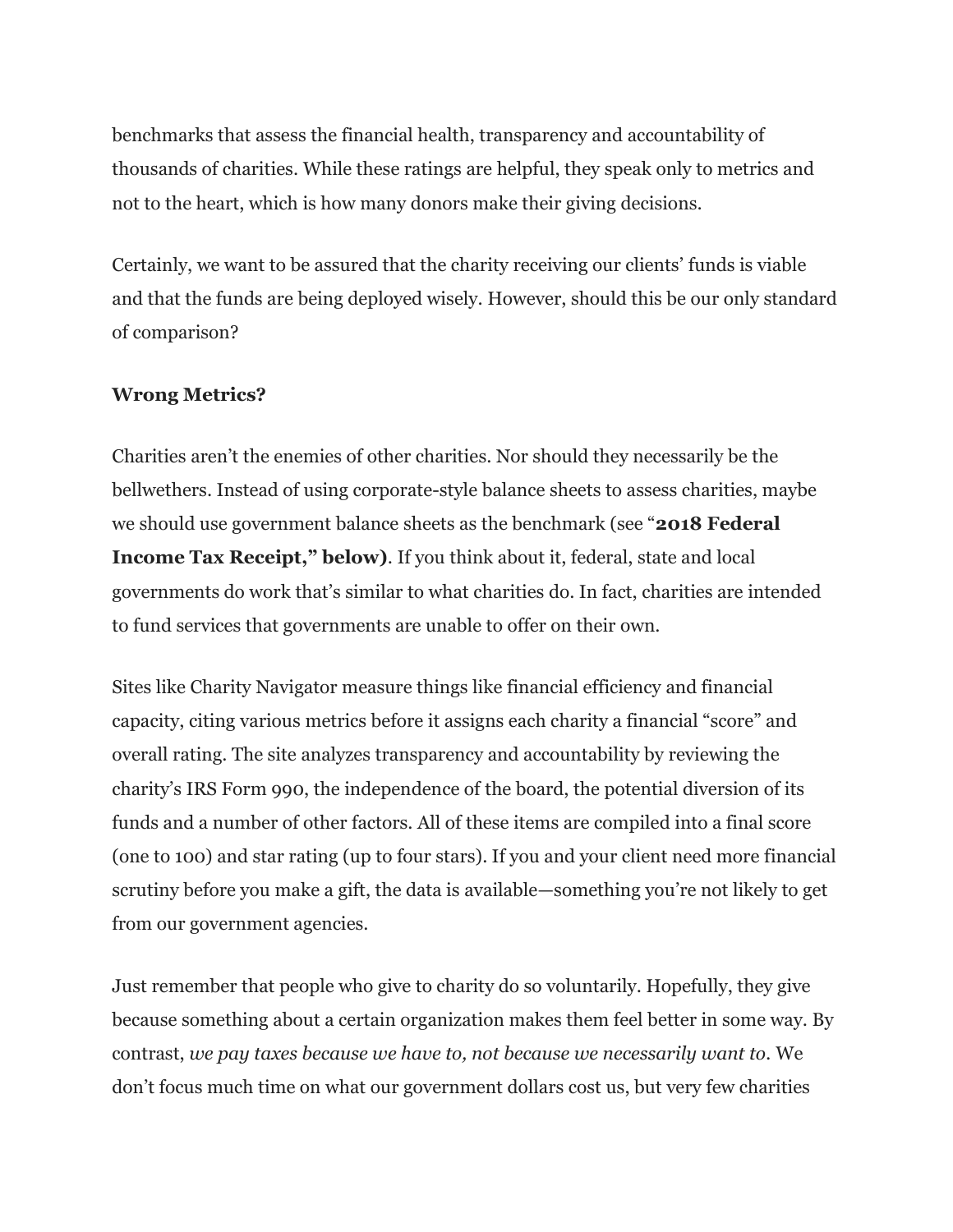are as inefficient as our government organizations. Don't believe me? Below is a breakdown of how \$100,000 of a taxpayer's federal income tax would have been spent in 2018. This doesn't include what happened at the state, county or city level. This table can't tell you how much actually went to government "overhead," but it's telling, nonetheless.

## **2018 Federal Income Tax Receipt**

April 15, 2019

# **Health** \$29,621.65

*\* Includes \$12,868.07 for Medicaid*

*\* Includes \$11,370.72 for Medicare*

*\* Includes \$1,098.21 for National Institutes of Health*

*\* Includes \$571.46 for Children's Health Insurance Program*

# **Pentagon & Military** \$23,982.98

*\* Includes \$12,036.21 for Military Contractors*

*\* Includes \$4,821.99 for Military Personnel*

*\* Includes \$1,592.74 for Lockheed Martin*

*\* Includes \$705.40 for Boeing*

*\* Includes \$691.72 for Nuclear Weapons & Related*

# **Interest on Debt** \$15,777.26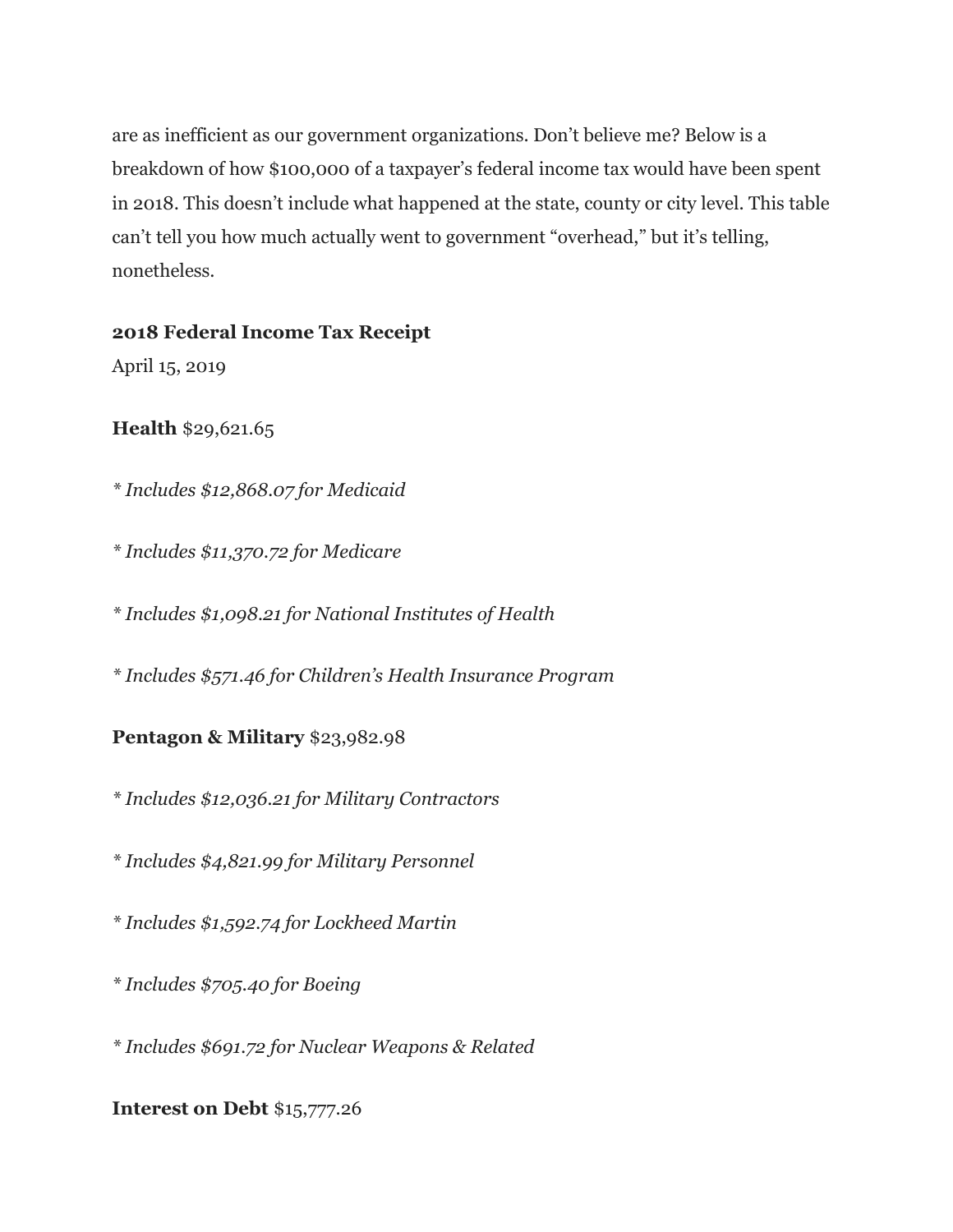## **Unemployment and Labor** \$7,008.58

*\* Includes \$1,939.02 for Earned Income Tax Credit\**

*\* Includes \$542.79 for Temporary Assistance for Needy Families*

*\* Includes \$113.25 for Low Income Home Energy Assistance Program*

**Veterans** \$5,884.52

*\* Includes \$2,800.44 for Income Support*

*\* Includes \$2,493.05 for Veterans Health Administration*

## **Food and Agriculture** \$3,962.36

*\* Includes \$2,264.83 for SNAP (food stamps)*

*\* Includes \$754.84 for School Lunch & Other Food Programs*

### **Government** \$3,715.45

*\* Includes \$703.89 for Immigration & Border Control*

*\* Includes \$537.53 for Internal Revenue Service*

*\* Includes \$226.34 for Federal Prisons*

## **Housing and Community** \$3,424.73

*\* Includes \$859.80 for Disaster Relief*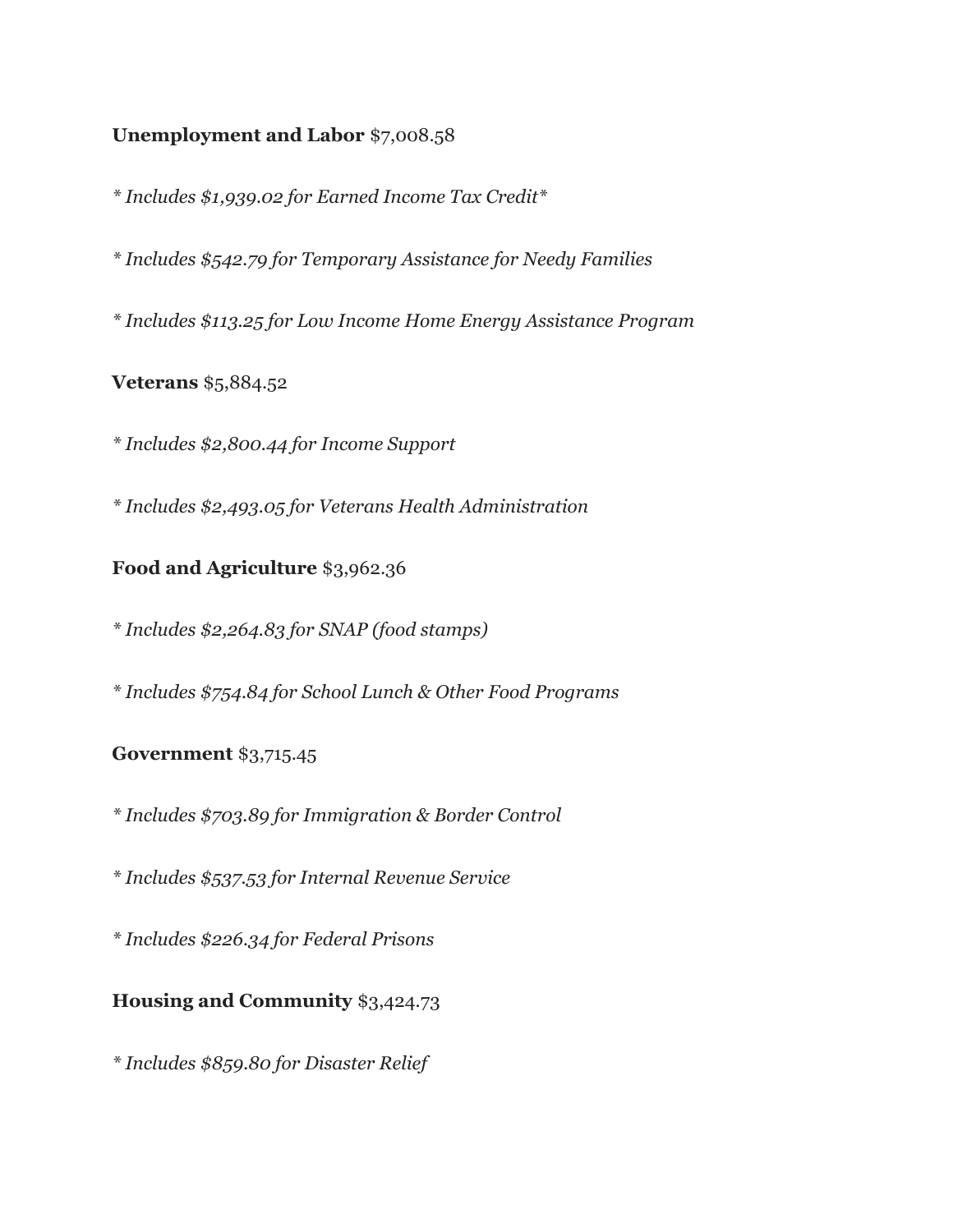*\* Includes \$227.30 for Flood Insurance*

*\* Includes \$207.59 for Homeless Assistance Grants*

*\* Includes \$67.92 for Public Housing*

**Education** \$2,238.80

*\* Includes \$1,518.45 for College Financial Aid*

*\* Includes \$704.48 for K-12 Education*

# **Energy and Environment** \$1,302.79

*\* Includes \$260.23 for Environmental Protection Agency*

*\* Includes \$155.38 for Managing Wildfires*

*\* Includes \$56.91 for Renewable Energy & Energy Efficiency*

## **International Affairs** \$1,272.57

*\* Includes \$850.87 for State Department*

*\* Includes \$354.74 for Foreign Aid*

### **Science** \$1,042.22

*\* Includes \$631.84 for NASA*

*\* Includes \$234.74 for National Science Foundation*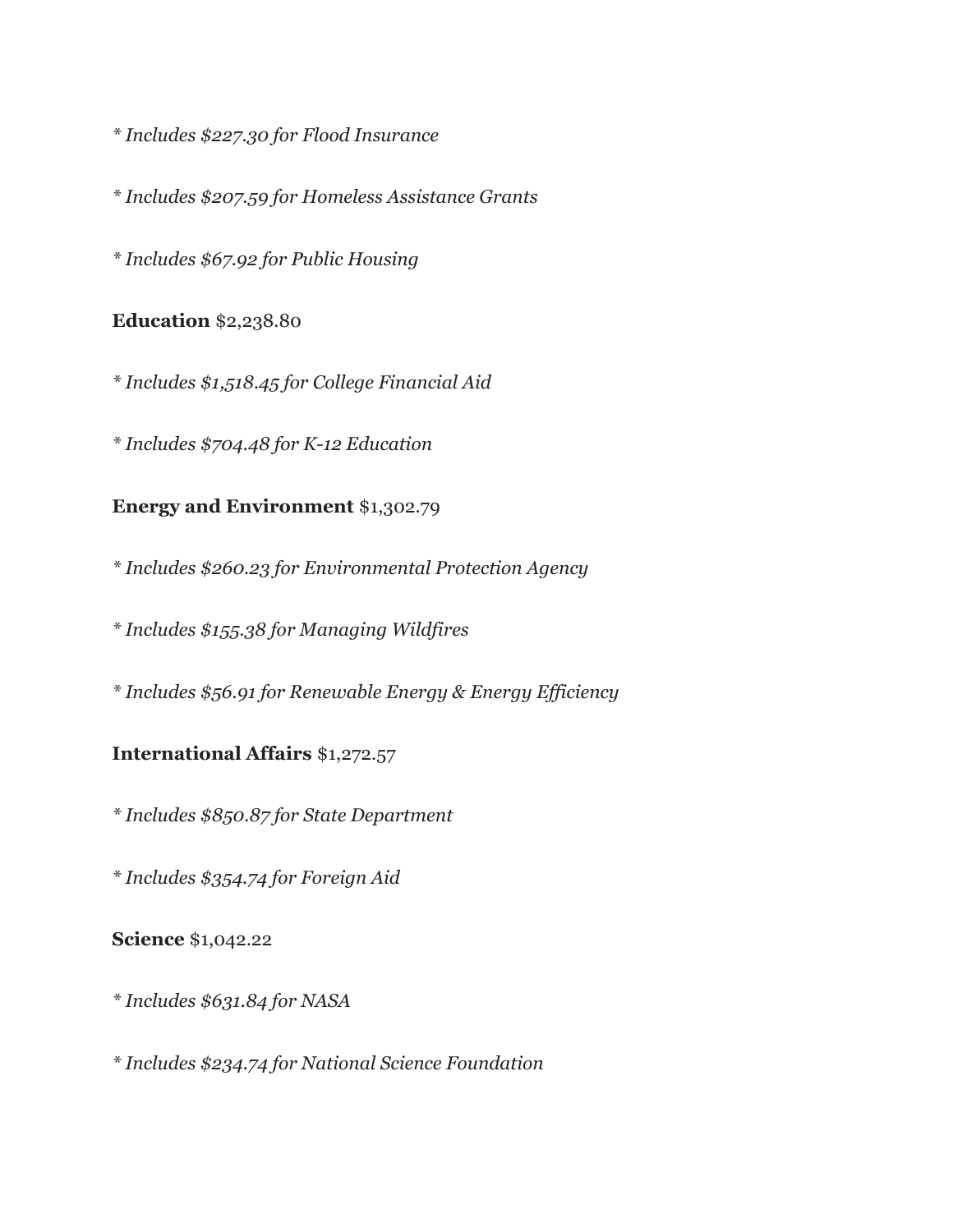#### **Transportation** \$766.09

*\* Includes \$330.53 for U.S. Coast Guard*

*\* Includes \$169.70 for Transportation Security Administration (TSA)*

#### **TOTAL** \$100,000

As a fun exercise, review the allocation of tax dollars above (that is, "mandatory giving") and think about how efficiently that money is being spent. Perhaps, these goals align with your clients. More likely, it's time to empower them to direct their giving with more determination and purpose to create the world they want to live in.

#### **Real World Example**

Here's an example of a different way of helping our clients gain more perspective and clarity about their philanthropy. Jim and Karen are considering giving some of their low-basis, appreciated securities to a local homeless shelter—to the tune of \$100,000. They've volunteered at the shelter for a number of years, and they truly want to see the facility continue to thrive in their community.

Jim and Karen have made a few small gifts to the shelter in the past, but they've always wanted to give more. Their gift of \$100,000 in stock could go a long way to helping the shelter continue its good work. But how do they know this is the right thing to do? As planned giving officers, we thoroughly review the financials of the shelter and see that its overhead is in the same range as comparable shelters. Then, we look at the breakdown of the numbers in the table above. If we paid the government \$100,000 in income taxes, only \$207.59 of that amount would be directed to homeless grants. While that shouldn't be enough data alone for Jim and Karen to make a decision about their gift to the shelter, it should certainly be part of their thought process.